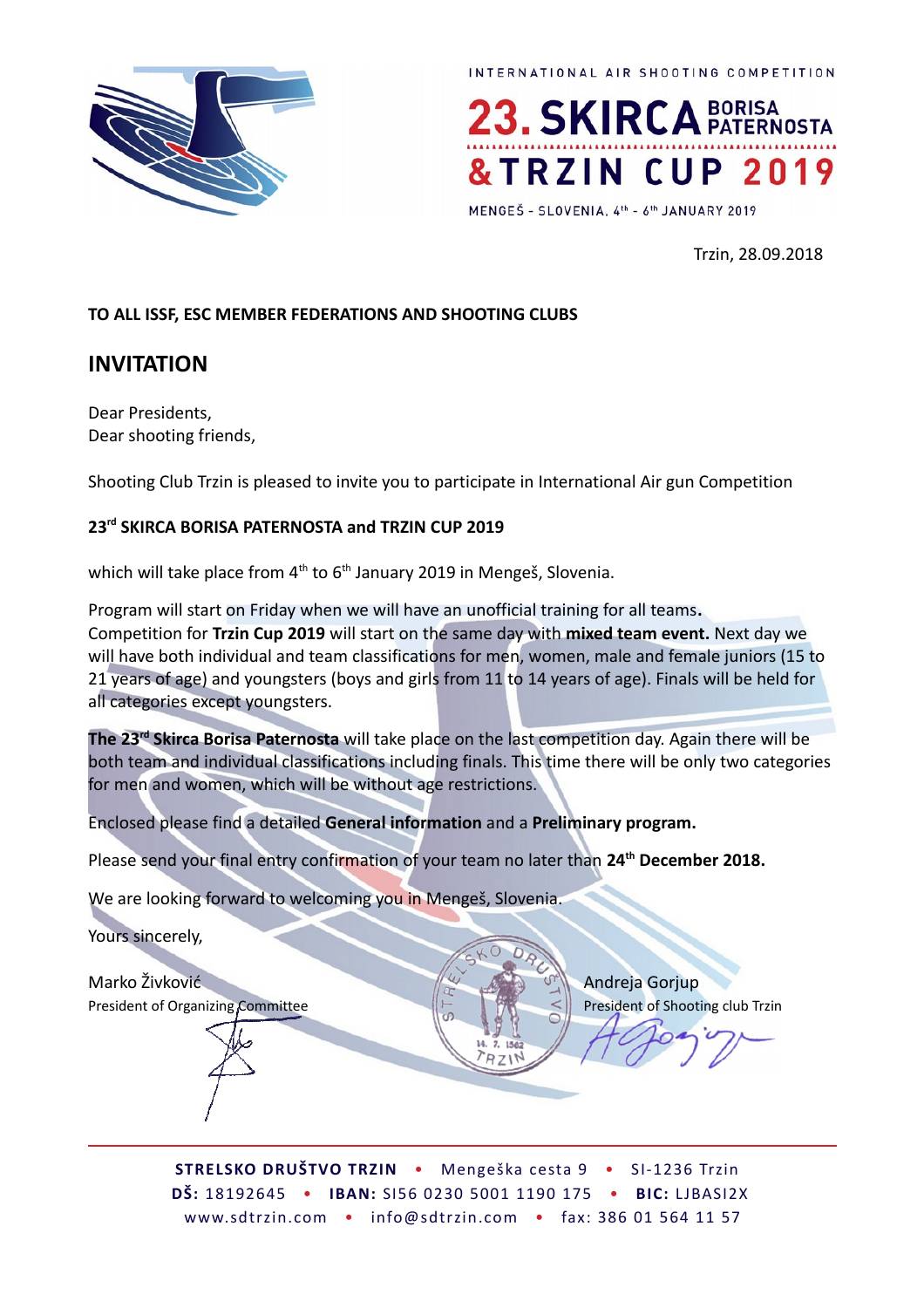

23. SKIRCA BORISA &TRZIN CUP 2019

MENGEŠ - SLOVENIA, 4th - 6th JANUARY 2019

## **GENERAL INFORMATION**

| Šport & Wellness Center Harmonija<br>Linhartova cesta 33, SI-1234 Mengeš, Slovenia<br>GPS: N: 46.164330 / E: 14.565507                                                                                                 |  |  |
|------------------------------------------------------------------------------------------------------------------------------------------------------------------------------------------------------------------------|--|--|
| 60 shooting lanes equipped with SIUS ASCOR electronic targets                                                                                                                                                          |  |  |
| 10 SIUS ASCOR LS10 Laserscore electronic targets                                                                                                                                                                       |  |  |
| with open sights), Junior Men, Junior Women                                                                                                                                                                            |  |  |
|                                                                                                                                                                                                                        |  |  |
| all competitors, who will be under the age of 16 in                                                                                                                                                                    |  |  |
| all competitors, who will be under the age of 21 in                                                                                                                                                                    |  |  |
| all competitors, whose age will be above 21 in the<br>year of the competition, disabled shooters from<br>Note: Disabled shooters of category SH-2 can<br>On the 3 <sup>rd</sup> competition day there will be only two |  |  |
|                                                                                                                                                                                                                        |  |  |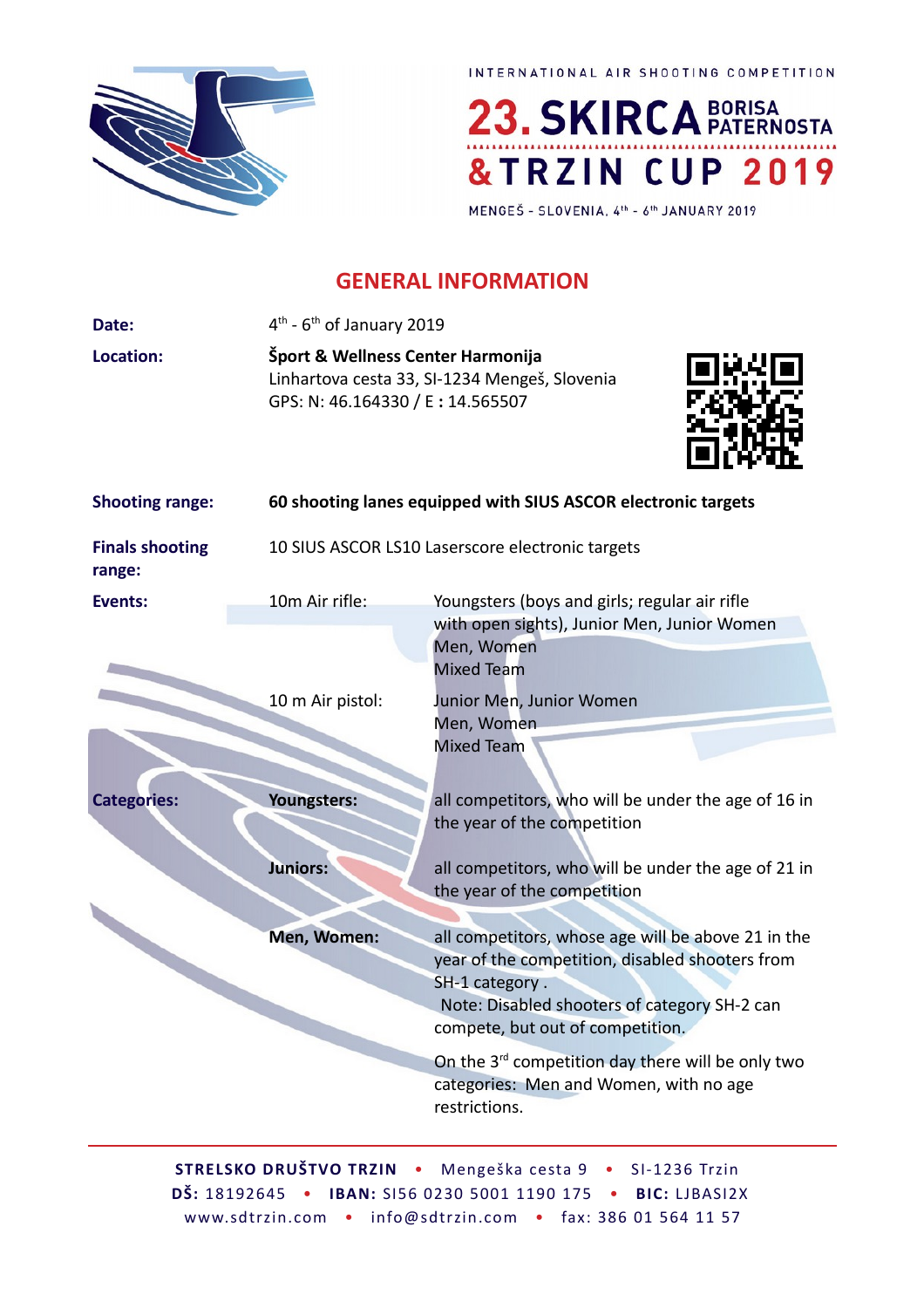

23. SKIRCA BORISA &TRZIN CUP 2019

MENGEŠ - SLOVENIA, 4th - 6th JANUARY 2019

| <b>Rules:</b>           |                                                                             | ISSF rules, second print V1.1 01/2018                                                                                                                                           |                              |  |
|-------------------------|-----------------------------------------------------------------------------|---------------------------------------------------------------------------------------------------------------------------------------------------------------------------------|------------------------------|--|
| <b>Entry fees:</b>      | Trzin Cup 2019:                                                             | Youngsters (boys and girls)<br>Junior Men/Women; Men/Women - 25,00 €<br><b>Mixed Teams</b>                                                                                      | $-15,00 \in$<br>$-15,00 \in$ |  |
|                         | 23rd Skirca Borisa Paternosta                                               |                                                                                                                                                                                 | $-30,00 \in$                 |  |
|                         |                                                                             | Entry fees can be paid on the day of the competition or can be previously<br>transferred to SD Trzin's bank account (NLB Bank;<br>SI56 0230 5001 1190 175; BIC/SWIFT: LJBASI2X) |                              |  |
| <b>Prizes:</b>          | cups and medals.                                                            | In each category best individuals and teams of Trzin Cup 2019 will receive                                                                                                      |                              |  |
|                         | For the 23rd Skirca Borisa Paternosta we will have a prize fund in value of |                                                                                                                                                                                 |                              |  |
|                         |                                                                             | more than 4.000€, which will be divided among the best individuals (till 8 <sup>th</sup>                                                                                        |                              |  |
|                         | medals.                                                                     | place) and also the best three teams and individuals will receive cups and                                                                                                      |                              |  |
| <b>Closing date for</b> |                                                                             | Please complete and send the attached Entry form no later than 24 <sup>th</sup>                                                                                                 |                              |  |
| registration:           |                                                                             | December 2018. Only written entry forms will be accepted. Registration                                                                                                          |                              |  |
|                         |                                                                             | via phone call won't be accepted. Contacts to which you can send                                                                                                                |                              |  |
|                         |                                                                             | completed entry forms are listed below.                                                                                                                                         |                              |  |
|                         |                                                                             |                                                                                                                                                                                 |                              |  |
| <b>Contacts:</b>        |                                                                             | For any additional information you can reach us on these mobile numbers                                                                                                         |                              |  |
|                         |                                                                             | and e-mail addresses provided below:                                                                                                                                            |                              |  |
|                         | e-mail:                                                                     | info@sdtrzin.com                                                                                                                                                                |                              |  |
|                         | $\mathsf{tax}$ :                                                            | +386 1 564 11 57                                                                                                                                                                |                              |  |
|                         | address:                                                                    | SD Trzin, Mengeška cesta 9, SI-1236 Trzin, Slovenia                                                                                                                             |                              |  |
|                         | web:                                                                        | http://www.sdtrzin.com                                                                                                                                                          |                              |  |
|                         |                                                                             | +386 64 104 104 - Damijan Klopčič                                                                                                                                               |                              |  |
|                         | gsm:                                                                        | +386 31 349 128 - Jernej Adlešič                                                                                                                                                |                              |  |
|                         |                                                                             | +386 40 461 152 - Marko Živković                                                                                                                                                |                              |  |
|                         |                                                                             |                                                                                                                                                                                 |                              |  |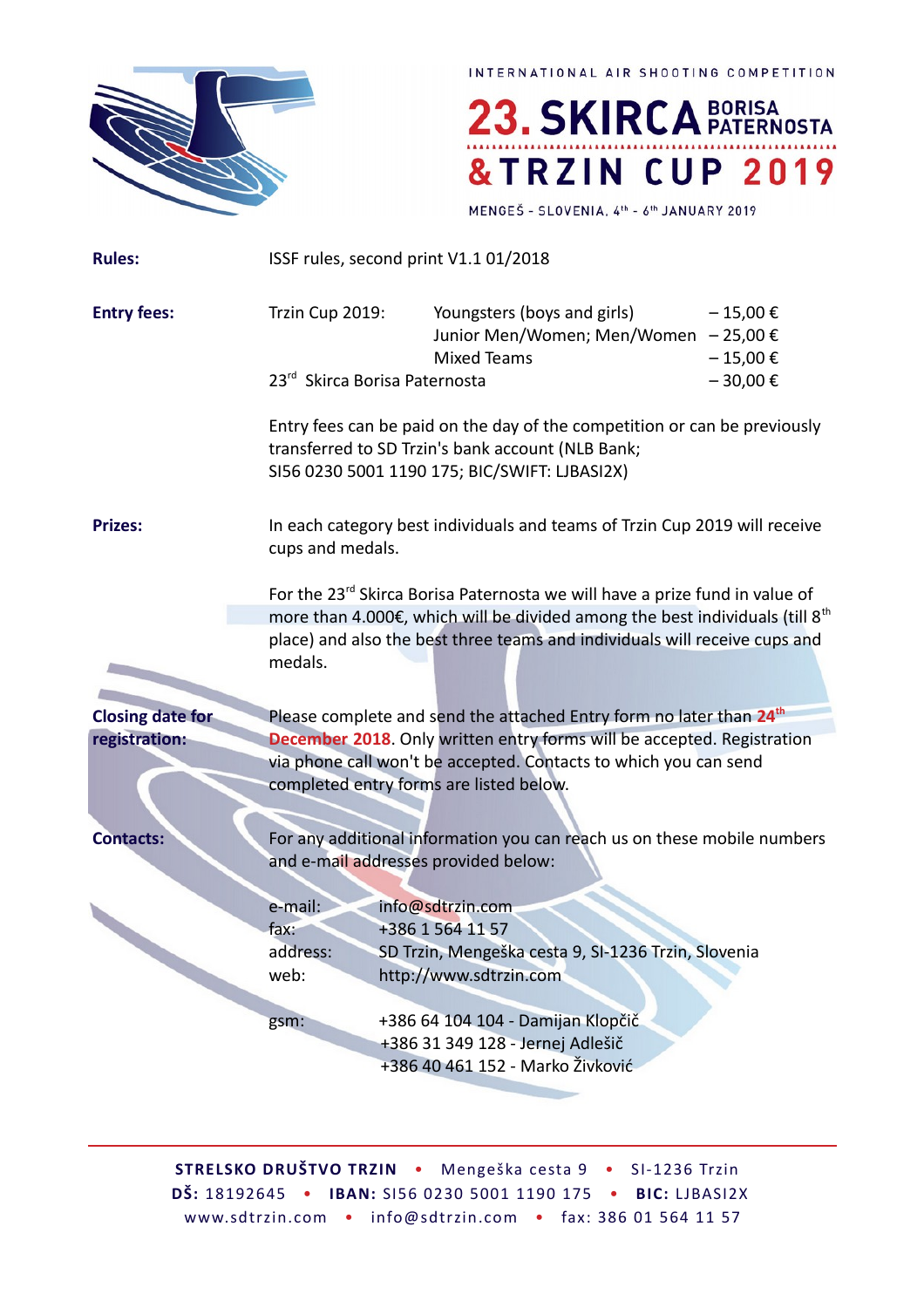



MENGEŠ - SLOVENIA, 4th - 6th JANUARY 2019

# **PRELIMINARY PROGRAM**

| Program:             | This is a preliminary program. We reserve the right to change the<br>program. The final competition program will be published after the closing<br>date for registration. |                                                                                       |  |
|----------------------|---------------------------------------------------------------------------------------------------------------------------------------------------------------------------|---------------------------------------------------------------------------------------|--|
| Friday, 04.01.2019   | 15:00                                                                                                                                                                     | Arrival of delegations                                                                |  |
|                      | 16:00                                                                                                                                                                     | <b>Technical meeting</b>                                                              |  |
|                      | $15:00 - 16:30$                                                                                                                                                           | Unofficial training                                                                   |  |
|                      | $17:00 - 19:00$                                                                                                                                                           | <b>Mixed Teams event</b>                                                              |  |
| Saturday, 05.01.2019 | $8:00 - 17:00$                                                                                                                                                            | Equipment control                                                                     |  |
|                      | 10:00                                                                                                                                                                     | <b>Opening ceremony</b>                                                               |  |
|                      | $9:00 - 18:00$                                                                                                                                                            | TRZIN CUP 2019                                                                        |  |
|                      |                                                                                                                                                                           | 10 m AIR RIFLE (Youngsters - boys and girls, Junior<br>men, Junior Women, Men, Women) |  |
|                      |                                                                                                                                                                           | 10m AIR PISTOL (Junior men, Junior women, Men,<br>Women                               |  |
|                      | $11:00 - 19:30$                                                                                                                                                           | <b>FINALS</b>                                                                         |  |
|                      | 20:00                                                                                                                                                                     | <b>Hospitality event</b>                                                              |  |
|                      |                                                                                                                                                                           |                                                                                       |  |
| Sunday, 06.01.2019   | $8:00 - 16:00$                                                                                                                                                            | Equipment control                                                                     |  |
|                      | $9:00 - 16:30$                                                                                                                                                            | 23rd SKIRCA BORISA PATERNOSTA<br>10 m AIR RIFLE<br>10m AIR PISTOL                     |  |
|                      | $11:00 - 17:30$                                                                                                                                                           | <b>FINALS</b>                                                                         |  |
|                      | 18:00                                                                                                                                                                     | End of competition                                                                    |  |